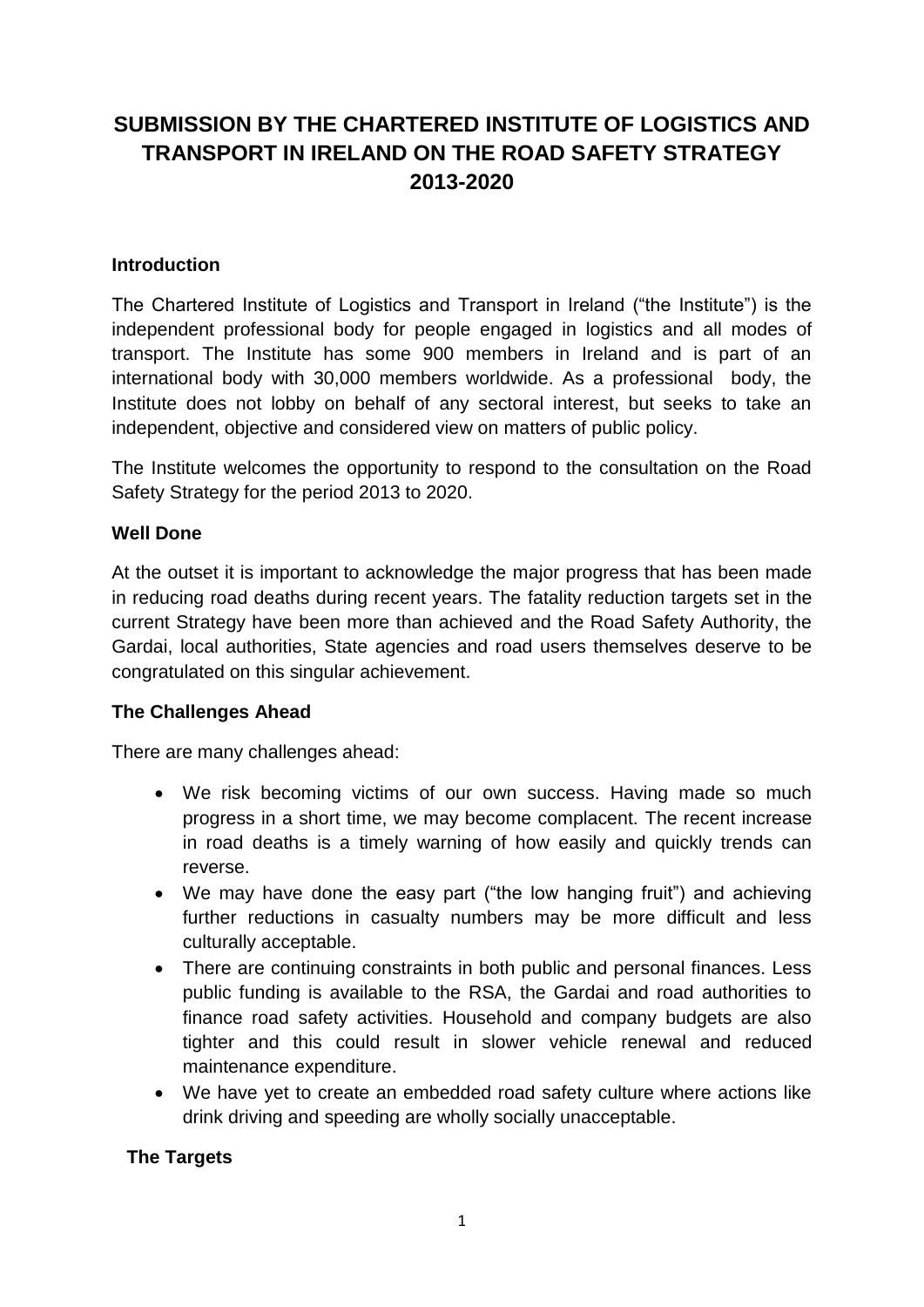The new strategy should continue to set challenging targets for the reduction of road deaths. We achieved the reduction target of 60 deaths per million population in 2009, three years ahead of plan. We have already reached the longer term target of 50 deaths per million. A lower target should therefore be set for the new Strategy and consideration should be given to other approaches to targets. Some countries have set themselves the goal of reducing road deaths by 50% over a particular period. This may be worth considering because of the longer timeframe proposed for the new Strategy. Another option that should be considered is a long strategic aim such as the Vision Zero as adopted by Sweden. This has an important psychological value in saying that killing people on our roads is not acceptable and any death is a societal failure. Another approach which might be considered is a target which relates to our safety performance vis-à-vis other countries. It is already used very effectively to assess Ireland's international competitiveness. For example we could aim to be in the top 10% of IRTAD countries. Benchmarking ourselves against countries which have been most successful in improving road safety may also be helpful.

Progress on reducing serious injuries has been less impressive and the new Strategy should adopt a specific and challenging target in this regard. There should be a particular emphasis on this injury target in the new Strategy, drawing attention to the impact of car crash injuries on individuals, their families, the economy and society, something which is less well understood by the public. A greater focus on reducing injuries may also have benefits in relation to road deaths.

#### **More of the Same and Some Game Changers**

The current strategy has been very successful and we are clearly doing something right. We should build on this success by doing "more of the same". This term is often used in a disparaging way, but it is the bedrock that keeps many systems safe and reliable. If the measures we have pursued have worked, we should retain them and embed them for the longer term. We need to guard against complacency. Messages will need to be constantly repeated and reinforced. Resourcing will need to be maintained. Enforcement will need to be retained at a high level and suitably targeted. Updating of practices will be necessary in some cases.

We should also consider a small number of "game changers", measures which have a major impact on public attitudes and behaviour. An example of this was the introduction of penalty points or in other sectors the ban on smoking in workplaces and the plastic bag levy. For example, more effective action in relation to driving under the influence of drugs might be a potential game changer in the new Strategy.

#### **Importance of Direct Language**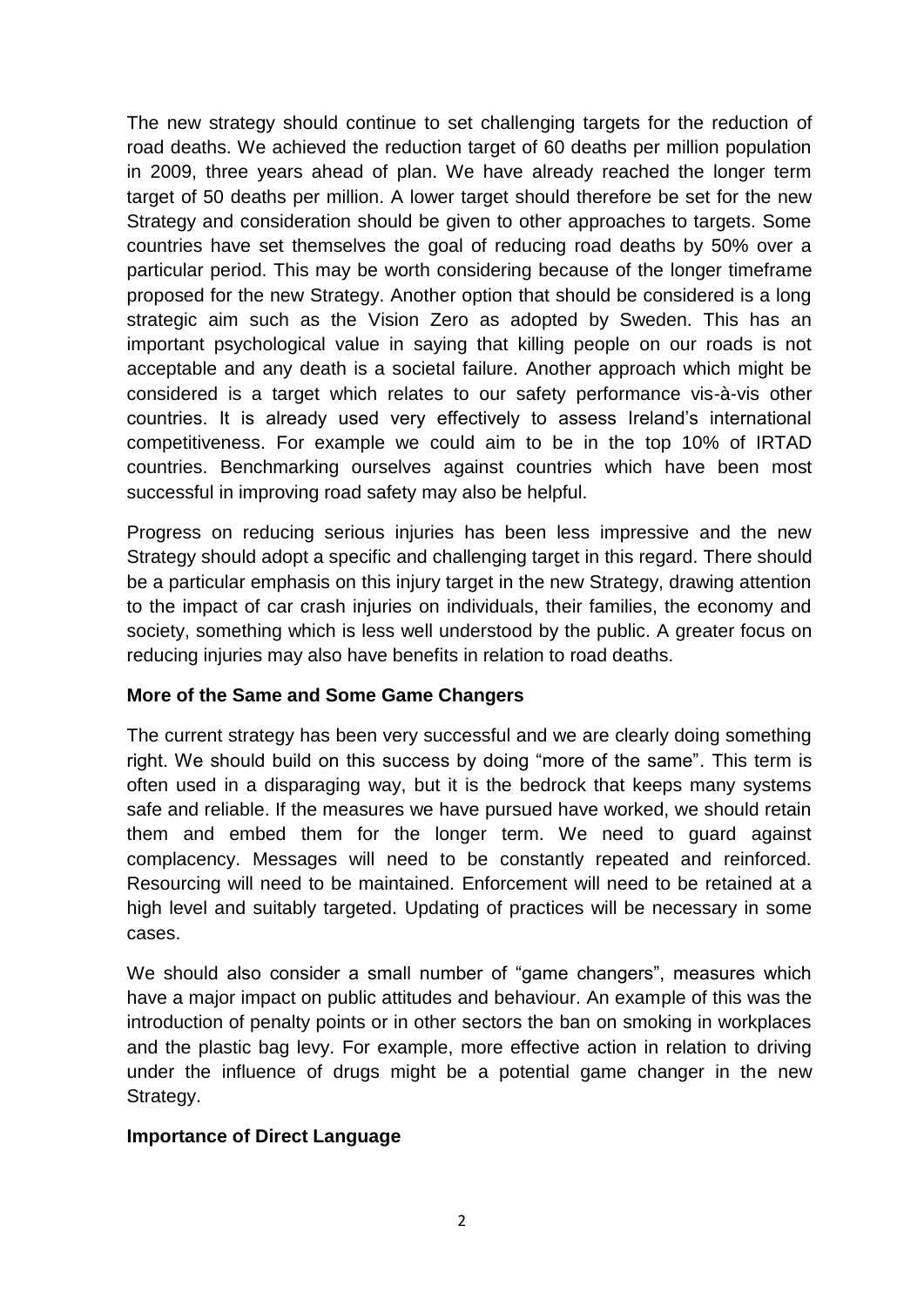We need to continue and enhance the use of direct language and avoid the use of euphemisms when we talk about road safety. We should speak about road crashes rather than accidents, deaths and serious injuries rather than fatalities and casualties. We also need to work to banish terms such as joyriding and boyracers from our lexicon. They are more appropriately called deathriding and deathracers.

The trend towards more direct unambiguous messages in advertising and promotional activities is welcomed and encouraged by the Institute.

# **Priorities for the New Strategy**

There should be a continuing high level of priority for measures to reduce **speeding** and **drink driving**. The focus should be on promotion, education and above all targeted enforcement rather than new legislative measures.

Increased attention needs to be given to tackling driving while under the influence of **drugs**, whether prescription or illegal. Some countries have adopted a zero tolerance approach, particularly to the presence of illicit drugs. Since our resources are limited, continuing cooperation with international efforts to find better ways of testing for drugs will be of major importance.

There should be a greater focus on **commercial drivers and vehicles** (buses and goods vehicles). One in five crashes involve commercial vehicles and the consequences can be catastrophic, as in the case of a major bus crash. We welcome the publication of legislation to reform road worthiness testing for commercial vehicles and the publication of the joint RSA/HSA guidelines on driving for work. However we note with concern that commercial vehicle compliance with speed limits is poor and that almost half of all vehicles checked have defects, many of them so serious that they warrant immediate action. The current difficult economic and trading conditions may tempt some operators to defer vehicle replacement or skimp on maintenance. The Institute recommends:

- promotion of a comprehensive approach to safety by commercial vehicle operators, based on better systems, processes and staff training leading to the development over time of a robust safety culture;
- early and full implementation of the new commercial vehicle testing arrangements;
- a substantial increase in the number and intensity of roadside checks of vehicles and drivers;
- continuing review of vehicle and driver standards in cooperation with our EU partners;
- promotion of improved training of drivers and vehicle maintenance staff and encouragement of companies to take a greater interest in safety: those companies which have developed and implemented inhouse safety programmes for their employees have obtained significant economic benefits as well as the wider social and reputational benefits;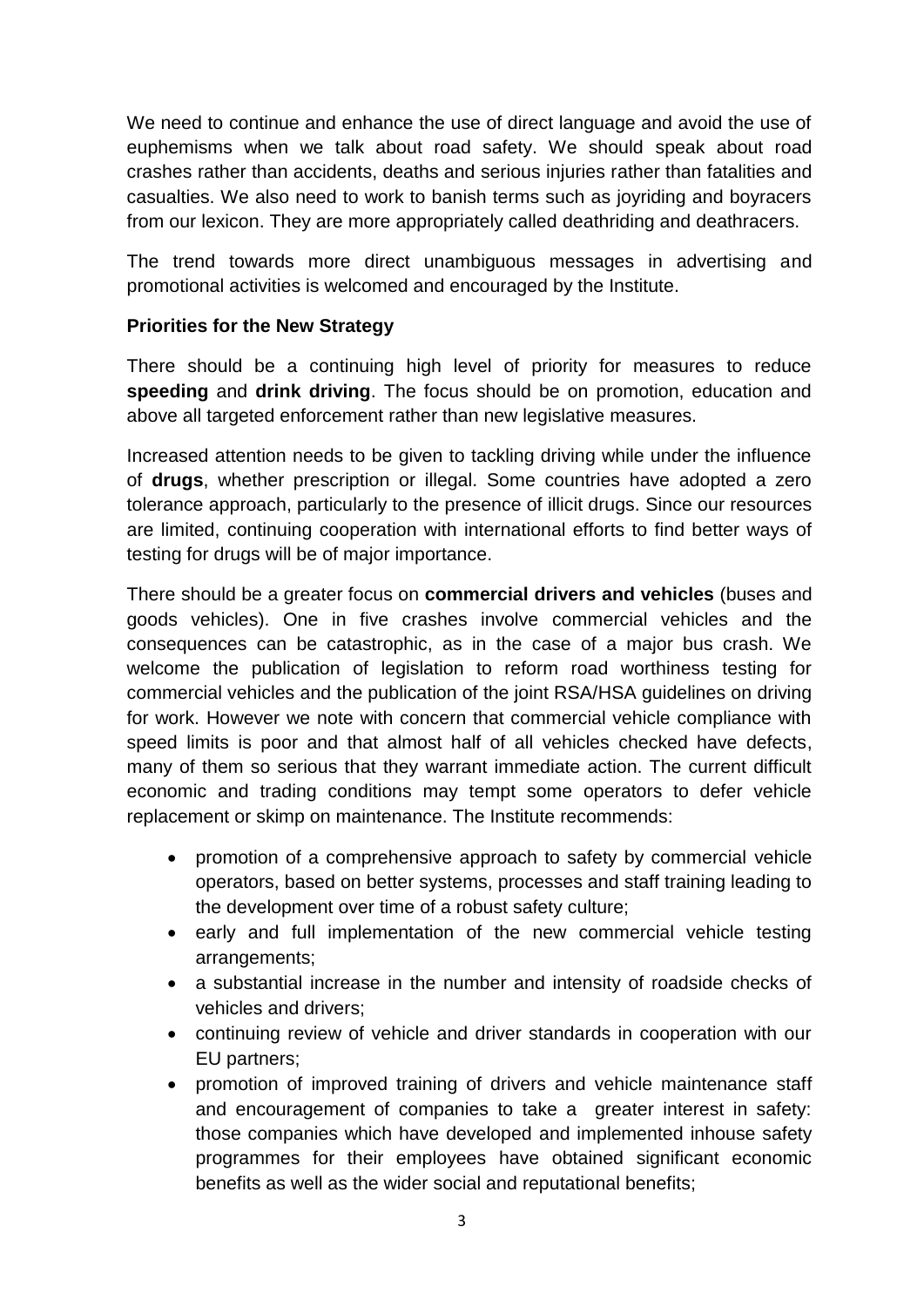- improved record keeping relating to both driver and vehicle safety, including staff training, vehicle maintenance and incident reporting;
- effective systems to monitor driver and vehicle performance to provide early warning of emerging issues and as a way of promoting continuous improvement;
- linking a driver's PPS number to the tachograph as a way of addressing safety concerns about excessive driving time.

The Institute suggests that consideration be given to the introduction of mandatory inhouse testing of safety critical employees for alcohol and drugs. There is already a statutory obligation on railway undertakings to undertake such testing and it is a legitimate to ask why it does not also apply to road passenger transport. We accept that there may be practical difficulties in implementing such a regime in small companies, but that is not sufficient reason for declining to consider it.

**Distracted driving** requires continuing attention. Surveys have shown that mobile phone use while driving is a problem. It is likely to increase as mobile devices are now in universal use and their applications are becoming more extensive and sophisticated. Stronger promotional activities are needed to highlight the dangers and higher penalties to reinforce the message. Consideration should be given to stronger penalties for learner drivers and for drivers of passenger vehicles, possibly extending to mandatory disqualification in serious cases. It is truly terrifying to see a bus driver or a parent with children in the car using a mobile phone while driving. The consequences of even a moment's inattention could be catastrophic. People should be encouraged to use their own mobile devices to record and report serious incidents that they observe.

The Institute would support an increased emphasis on **vulnerable road users**. We welcome the work that has already been undertaken and would encourage an intensified effort. We recommend the following:

- greater promotional, educational and advertising efforts to draw attention of all road users to the risks to both pedestrians and cyclists on our roads;
- measures to emphasise that roads are shared spaces for all road users not just vehicles – this is particularly important in residential areas, shopping streets, city and town centres and especially on rural roads which have no segregated provision for cyclists and pedestrians;
- implementation of better cycle priority measures, involving physical segregation from mechanised and pedestrian traffic as far as possible;
- tackling increasing encroachment by cyclists and parked vehicles on footpaths through better enforcement and information campaigns – it is sharply reducing safety and convenience for older and mobility impaired pedestrians;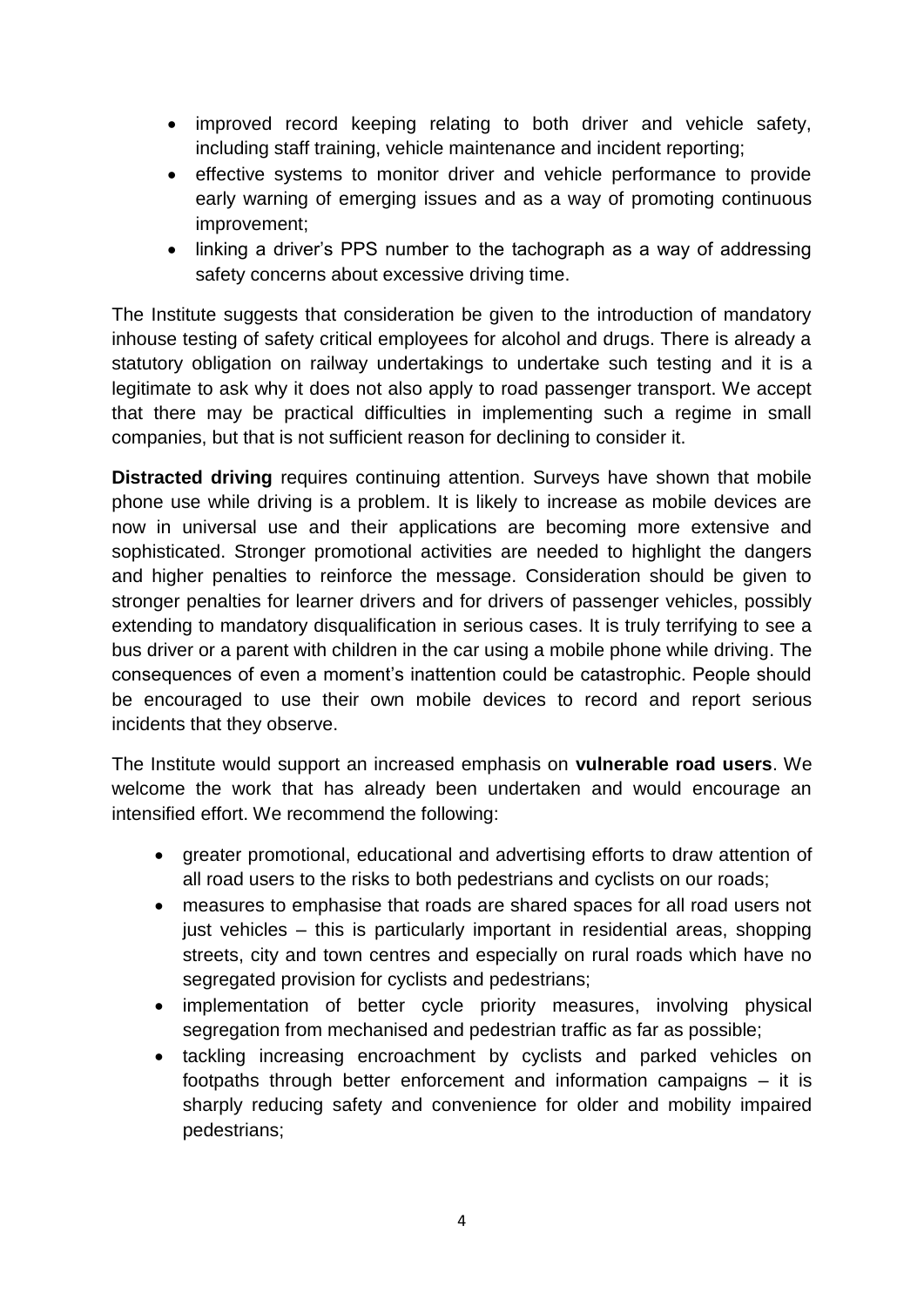• information and education activities emphasising that pedestrians and cyclists have responsibilities as well as rights, for example not jaywalking, not cycling on footpaths or through traffic signals, ensuring high visibility.

Investment in low and medium cost **engineering counter**-**measures** and on **road maintenance** needs to be sustained. The Institute has a real concern that spending on these measures will be reduced as roads budgets decline because of the continuing constraints on public expenditure. It is Institute policy that, in the current difficult circumstances, public expenditure should be focussed on the maintenance and renewal of existing transport infrastructure and on getting the best use out of existing infrastructural assets. This has a resonance for road safety also. Attention to the maintenance and renewal of roads will undoubtedly have safety benefits. The returns from engineering counter-measures are generally very high and this investment therefore provides good value for money as well as reducing deaths and injuries at a low financial cost. A continuing programme of **measurement of road condition** is very important and facilitates the identification of potential accident locations and the prioritisation of remedial measures.

Good **signposting and marking of roads** has both safety and traffic benefits and needs to be well maintained and enhanced where possible. Signposting and marking provide vital driver information and guidance, as well as being a critical component of law enforcement. Signposting and marking needs to be approached from both an engineering and a psychological perspective. Greater consideration should be given to using signing and marking effectively to influence driver behaviour, for example the low speed zones through villages and small settlements on major roads or by using signs to warn drivers of the transition from urban roads to rural hinterland roads which they share with cyclists, pedestrians and slow moving agricultural traffic. Signposting of **speed limits** should be regularly reviewed to make sure that the limits accurately reflect the classification, location and physical characteristics of the particular road. Special consideration should be given to the deployment of temporary speed limits during roadworks or where abnormal road conditions prevail.

The **motorway service areas** programme should be completed without delay. Good rest facilities help to reduce driver fatigue on long journeys.

**Technical standards for roads** should be reviewed at regular intervals to ensure that they are satisfactory from a safety perspective, as should the guidelines relating to traffic and safety arrangements at roadworks. These reviews should take particular account of road crash reports and relevant local and international experience and research. Safety arrangements at roadworks and other activities carried out on public roads by third parties need to be effectively overseen and enforced by local authorities.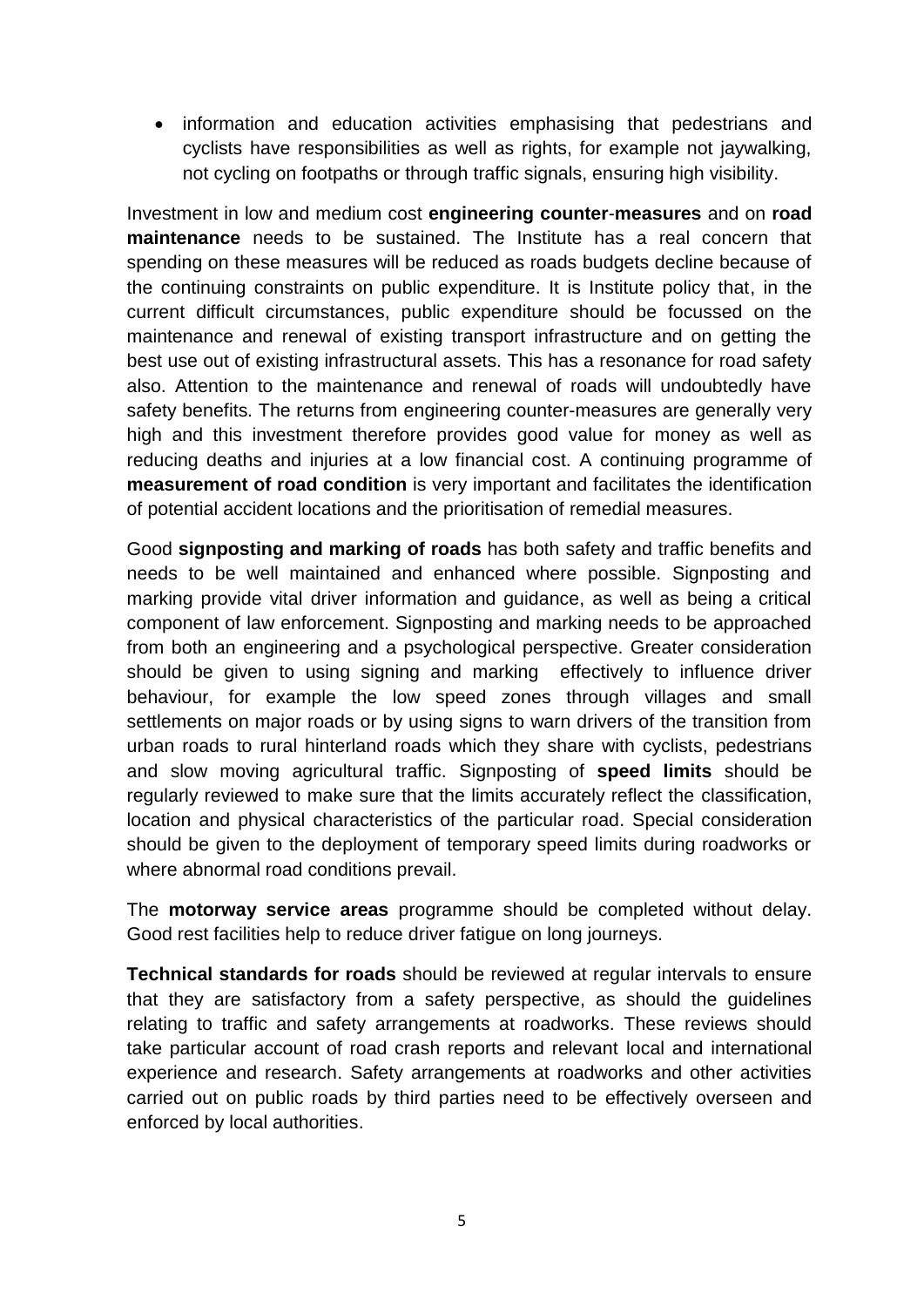The maximum possible use should be made of appropriate **technology** to enforce and encourage road safety. **Speed cameras** should be increasingly deployed as they are an effective enforcement tool and they represent a way of releasing Garda resources for other enforcement work. Camera detection at dangerous junctions or coupled with low speed zones in villages should be considered. The digital **tachograph** should be seen as a valuable law enforcement tool and employers should also be encouraged to make better use of tachograph data in their own internal safety strategies. The role of **alcolocks** should be considered. Some jurisdictions require them to be fitted to certain categories of vehicle, for example school buses. Others use them as a sentencing option where a driver is convicted of drunk driving, requiring a person to fit one to their vehicle or offering it as an alternative to a driving disqualification. Electronic devices are also available which monitor driver performance which could have particular applications for young drivers or commercial drivers. Consideration should be given to their potential as tools to influence behaviour, for example some insurance companies may be prepared to consider premium reductions or they may be of value as part of a company safety strategy.

The Institute supports and encourages the excellent **educational initiatives** targeted at schools from primary through to third level, such as the back to school campaign each Autumn, the Streetwise module in CSPE and wrecked.ie aimed at 17-24 year olds. This work should be continued and intensified as it influences future drivers at a critical point in their development.

Consideration should be given to the establishment of an **independent crash investigation function** as recommended as far back as 2006 by the EU Expert Group on Accidents in the Transport Sector. The purpose of such investigations should be to establish the cause of crashes and to learn lessons, not to attribute blame. These investigations should not only to look at the immediate causes of crashes but also at the underlying factors, thereby hopefully getting a greater insight into the design, social engineering and deterrence measures likely to prevent a recurrence. There is ample precedent for this type of investigation in the aviation, maritime and railway sectors. There is a notable contrast between the approach to crash investigation in these other sectors and in road transport, yet many more people are killed on our roads every year than in the other three sectors combined. There is also a contrast with the approach to occupational accidents which are routinely investigated by the HSA.

It is not practical to investigate all road crashes in this way, but we can look to the approaches taken by the relevant agencies in other countries such as the National Transportation Board in the United States, BEA-TT in France and the Swedish Accident Investigation Authority. For example, the NTSB investigates those incidents which "*have a significant impact on the public's confidence in highway safety, generate high public interest and media attention or highlight national safety issues*". As well as investigating incidents with wide ranging safety significance, it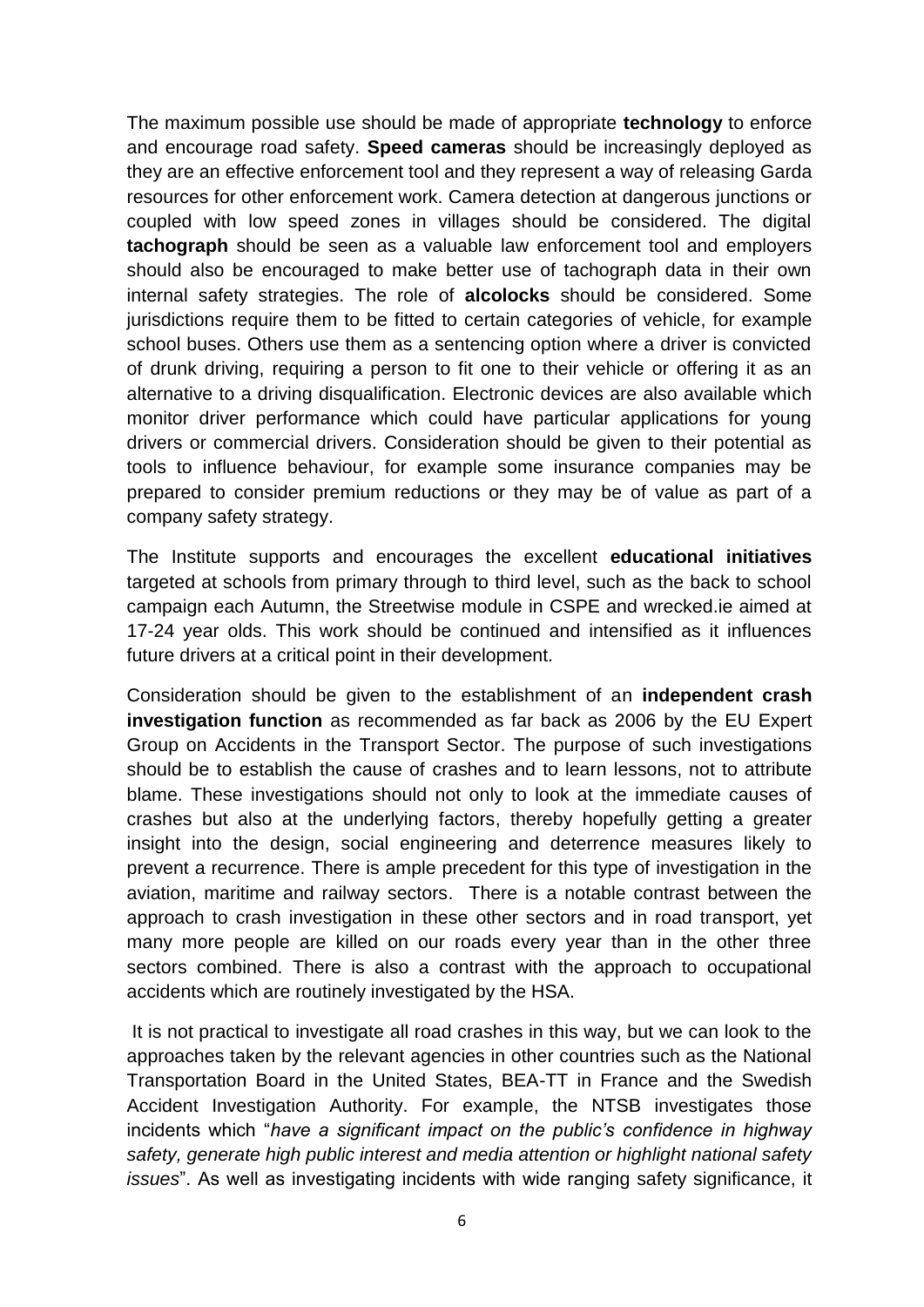also carries studies based on accident trends. This type of approach need not have major resource requirements and it may even be possible to avail of the services of some recently retired people with the necessary skills. The results of these investigations, coupled with some modest research and relevant international studies, would help better target our road safety effort and ensure better value for money from safety-related expenditure. It would also be useful to encourage our third level educational institutions to increase their research effort in road safety. This could include modest research commissions or financial support for relevant post-graduate work.

The **deathracing** problem (formerly known as boyracing) requires continuing attention through a combination of effective enforcement and deterrence, education and outreach and by finding alternative leisure activities for the young people involved.

# **A Constant Learning Experience**

There is no single right way of improving road safety; it is a constant learning experience. Here are a number of suggestions, some of them obvious:

- As a small country we have a limited capacity to conduct or support major safety research and development. We should therefore beg, borrow and steal from others, learning from both their successes and failures. We should continue actively to participate in the relevant international fora. We can derive major benefits from the modest costs involved in active participation.
- Examine why the successful countries are doing well and learn from their experience. It is also important to learn from poor performers who have started to improve.
- Be prepared to experiment. We are often slow to try new things because of a fear of failure. But failure is an important part of the learning process.
- Establish professional fora on particular topics and themes. These fora could bring together experts in a particular area to share their experiences, successes and failures. They could operate under the Chatham House Rule, thereby encouraging people to be open and frank. They could be face to face or web-based.

There is a lot of expertise in the Institute in Ireland and worldwide. If there are any issues on which the RSA wants an input, we will do what we can to help.

# **A Cultural Change**

An overarching theme for the new Strategy might be how to achieve a cultural change in attitudes to road safety. A number of such changes have been achieved in other dimensions of Irish society. For example, attitudes to smoking, particularly in shared spaces, have changed enormously in recent years. Our approach to